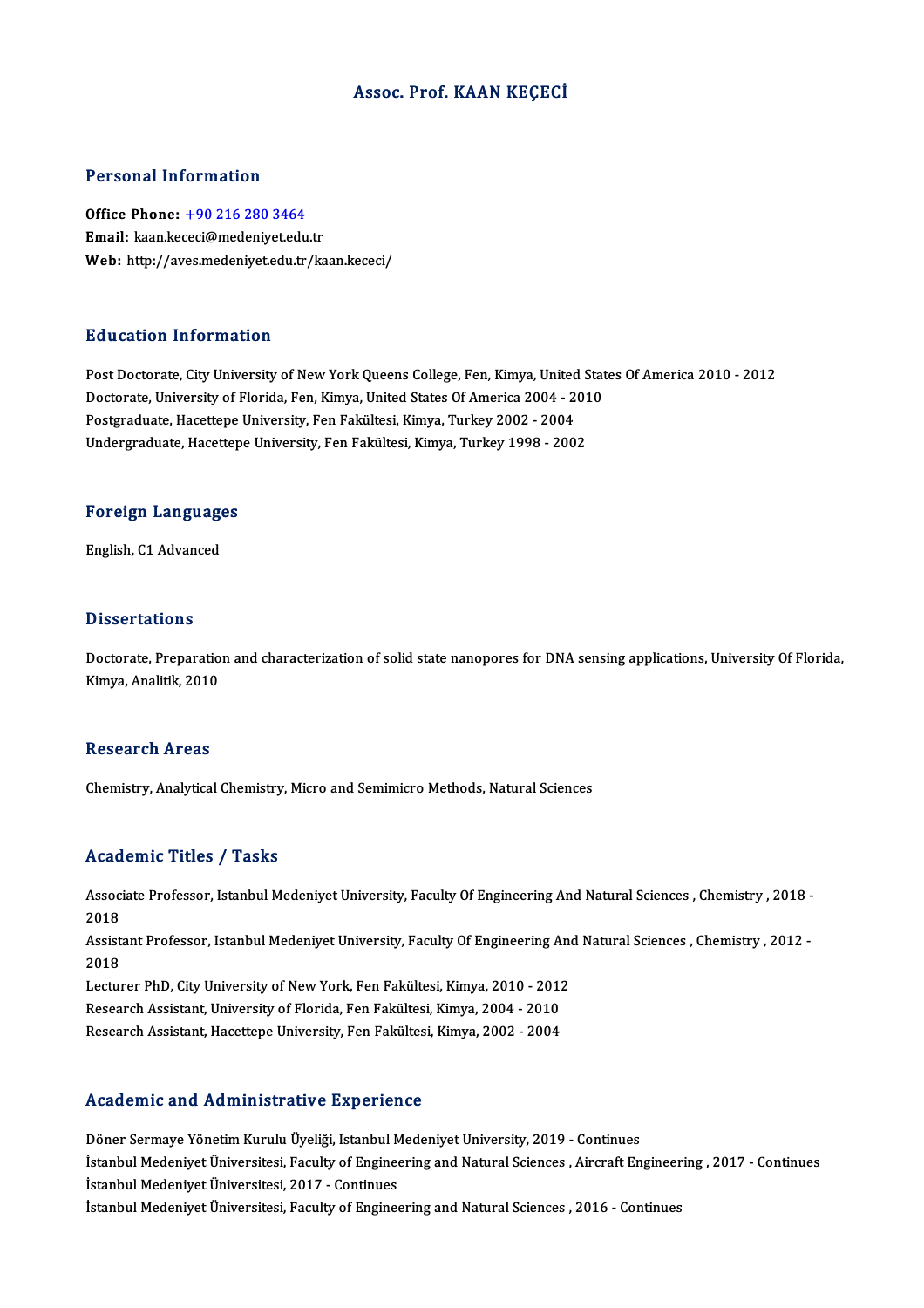İstanbul Medeniyet Üniversitesi, Faculty of Engineering and Natural Sciences , 2015 - Continues<br>İstanbul Medeniyet Üniversitesi, Faculty of Science, 2015 , 2016 İstanbul Medeniyet Üniversitesi, Faculty of Engineering and Natu<br>İstanbul Medeniyet Üniversitesi, Faculty of Science, 2015 - 2016<br>İstanbul Medeniyet Üniversitesi, Kimya Bölümü, 2012, 2016 İstanbul Medeniyet Üniversitesi, Faculty of Engineering and N<br>İstanbul Medeniyet Üniversitesi, Faculty of Science, 2015 - 20<br>İstanbul Medeniyet Üniversitesi, Kimya Bölümü, 2013 - 2016<br>İstanbul Medeniyet Üniversitesi, Facul İstanbul Medeniyet Üniversitesi, Faculty of Science, 2015 - 2016<br>İstanbul Medeniyet Üniversitesi, Kimya Bölümü, 2013 - 2016<br>İstanbul Medeniyet Üniversitesi, Faculty of Aeronautics and Astronautics, 2012 - 2016 İstanbul Medeniyet Üniversitesi, Kimya Bölümü, 2013 - 2016<br>İstanbul Medeniyet Üniversitesi, Faculty of Aeronautics and Astronautics, 2012 - 2016<br>İstanbul Medeniyet Üniversitesi, Havacılık Ve Uzay Bilimleri Fakültesi-Meteor İstanbul Medeniyet Üniversitesi, Faculty of Aeronautics and Astronautics, 2012 - 2016<br>İstanbul Medeniyet Üniversitesi, Havacılık Ve Uzay Bilimleri Fakültesi-Meteoroloji Mühendisliği I<br>İstanbul Medeniyet Üniversitesi, Gradu İstanbul Medeniyet Üniversitesi, Havacılık Ve Uzay Bilimleri F<br>İstanbul Medeniyet Üniversitesi, Graduate School of Natural<br>İstanbul Medeniyet Üniversitesi, Yabancı Diller, 2012 - 2015 İstanbul Medeniyet Üniversitesi, Yabancı Diller, 2012 - 2015<br>Courses

Courses<br>Nano-biosensörler, Postgraduate, 2015 - 2016<br>Conel Vimue, Undergraduate, 2016 - 2017 Sourbos<br>Nano-biosensörler, Postgraduate, 2015 - 2<br>Genel Kimya, Undergraduate, 2016 - 2017<br>Ceneral Chemistry, Undergraduate, 2016 Nano-biosensörler, Postgraduate, 2015 - 2016<br>Genel Kimya, Undergraduate, 2016 - 2017<br>General Chemistry, Undergraduate, 2016 - 2017<br>Ceneral Chemistry Lab L Undergraduate, 2015 Genel Kimya, Undergraduate, 2016 - 2017<br>General Chemistry, Undergraduate, 2016 - 2017<br>General Chemistry Lab I, Undergraduate, 2015 - 2016<br>Ceneral Chemistry, U. Undergraduate, 2012 - 2012 - 201 General Chemistry, Undergraduate, 2016 - 2017<br>General Chemistry Lab I, Undergraduate, 2015 - 2016<br>General Chemistry II, Undergraduate, 2012 - 2013, 2015 - 2016<br>Basic Chemistry, Undergraduate, 2013 - 2014 General Chemistry Lab I, Undergraduate, 2015<br>General Chemistry II, Undergraduate, 2012 - 2<br>Basic Chemistry, Undergraduate, 2013 - 2014<br>Ceneral Chemistry I, Undergraduate, 2013 - 20 General Chemistry II, Undergraduate, 2012 - 2013<br>Basic Chemistry, Undergraduate, 2013 - 2014<br>General Chemistry I, Undergraduate, 2013 - 2014<br>Ceneral Chemistry II, Undergraduate, 2013 - 2014 Basic Chemistry, Undergraduate, 2013 - 2014<br>General Chemistry I, Undergraduate, 2013 - 2014<br>General Chemistry II, Undergraduate, 2013 - 2014<br>Introduction to Organis Chemistry and Magnomales General Chemistry II, Undergraduate, 2013 - 2014<br>Introduction to Organic Chemistry and Macromolecules, Undergraduate, 2013 - 2014 General Chemistry II, Undergraduate, 2013 - 2014<br>Introduction to Organic Chemistry and Macromolecules, Undergraduate, 2013 - 2014<br>Introduction to Organic Chemistry and Macromolecules, Undergraduate, 2012 - 2013<br>Coneral Che Introduction to Organic Chemistry and Macromole<br>Introduction to Organic Chemistry and Macromole<br>General Chemistry I, Undergraduate, 2012 - 2013 General Chemistry I, Undergraduate, 2012 - 2013<br>Jury Memberships

**Jury Memberships<br>Post Graduate, Yüksek Lisans Tez Savunması, Yeditepe Üniversitesi, August, 2013<br>Post Craduate, Yüksek Lisans Fürisi, Yeditene Üniversitesi, Lune, 2012** yary Trommorumpu<br>Post Graduate, Yüksek Lisans Tez Savunması, Yeditepe Üniversitesi, Aı<br>Post Graduate, Yüksek Lisans Jürisi, Yeditepe Üniversitesi, June, 2013<br>Post Graduate, Ter Savunma Jurisi, Veditepe Üniversitesi, June, Post Graduate, Yüksek Lisans Jürisi, Yeditepe Üniversitesi, June, 2013<br>Post Graduate, Tez Savunma Jurisi, Yeditepe Üniversitesi, May, 2013

## Articles Published in Journals That Entered SCI, SSCI and AHCI Indexes

- rticles Published in Journals That Entered SCI, SSCI and AHCI Indexes<br>I. Review-Nanopipette Applications as Sensors, Electrodes, and Probes: A Study on Recent<br>Pevelepments Developments<br>KECECİ K., DİNLER A., KAYA D. Review-Nanopipette Applic:<br>Developments<br>KEÇECİ K., DİNLER A., KAYA D.<br>JOUPMAL OF THE FLECTPOCH! JOURNAL OF THE ELECTROCHEMICAL SOCIETY, vol.169, no.2, 2022 (Journal Indexed in SCI) KEÇECİ K., DİNLER A., KAYA D.<br>JOURNAL OF THE ELECTROCHEMICAL SOCIETY, vol.169, no.2, 2022 (Journal Indexed in SCI)<br>II. Resistive-pulse Sensing of DNA with a Polymeric Nanopore Sensor and Characterization of DNA<br>Transla
- JOURNAL OF TH<br>Resistive-pulse<br>Translocation<br>PECECLE FAVA Resistive-pulse Sensing of D<br>Translocation<br>KEÇECİ K., KAYA D., Martin C. R.<br>CHEMNANOMAT 2021 (Journal Translocation<br>KEÇECİ K., KAYA D., Martin C. R.<br>CHEMNANOMAT, 2021 (Journal Indexed in SCI)<br>Pole of Nanonore Coometry in Perticle Pee
- KEÇECİ K., KAYA D., Martin C. R.<br>CHEMNANOMAT, 2021 (Journal Indexed in SCI)<br>III. Role of Nanopore Geometry in Particle Resolution by Resistive-Pulse Sensing<br>Yilmaz D., KAYA D., KECECİ K., DİNLER A. CHEMNANOMAT, 2021 (Journal Indexed<br>Role of Nanopore Geometry in Parti<br>Yilmaz D., KAYA D., KEÇECİ K., DİNLER A.<br>CHEMISTRYSELECT vel 6 no.1 np 50.67 Role of Nanopore Geometry in Particle Resolution by Resistive-<br>Yilmaz D., KAYA D., KEÇECİ K., DİNLER A.<br>CHEMISTRYSELECT, vol.6, no.1, pp.59-67, 2021 (Journal Indexed in SCI)<br>Investigating the Effect of Charged Components o
- IV. Investigating the Effect of Charged Components on Translocation of DNAMolecules in Track-Etched CHEMISTRYS<br>Investigatin<br>Nanopores<br>Di<sup>nu ED A - K</sup> DİNLERA.,KEÇECİK.,KAYAD.,YilmazD. Nanopores<br>DİNLER A., KEÇECİ K., KAYA D., Yilmaz D.<br>IEEE SENSORS JOURNAL, vol.20, no.8, pp.4041-4046, 2020 (Journal Indexed in SCI)<br>Boview Trask Etched Nanoporeya Bolymar Mambranes as Sansarsı A Bovi

DINLER A., KEÇECI K., KAYA D., Yilmaz D.<br>IEEE SENSORS JOURNAL, vol.20, no.8, pp.4041-4046, 2020 (Journal Indexed in SCI)<br>V. Review-Track-Etched Nanoporous Polymer Membranes as Sensors: A Review<br>KAYA D. KECECI K. **IEEE SENSORS JOUF<br>Review-Track-Etc<br>KAYA D., KEÇECİ K.<br>JOUPNAL OF THE E** Review-Track-Etched Nanoporous Polymer Membranes as Sensors: A Review<br>KAYA D., KEÇECİ K.<br>JOURNAL OF THE ELECTROCHEMICAL SOCIETY, vol.167, no.3, 2020 (Journal Indexed in SCI)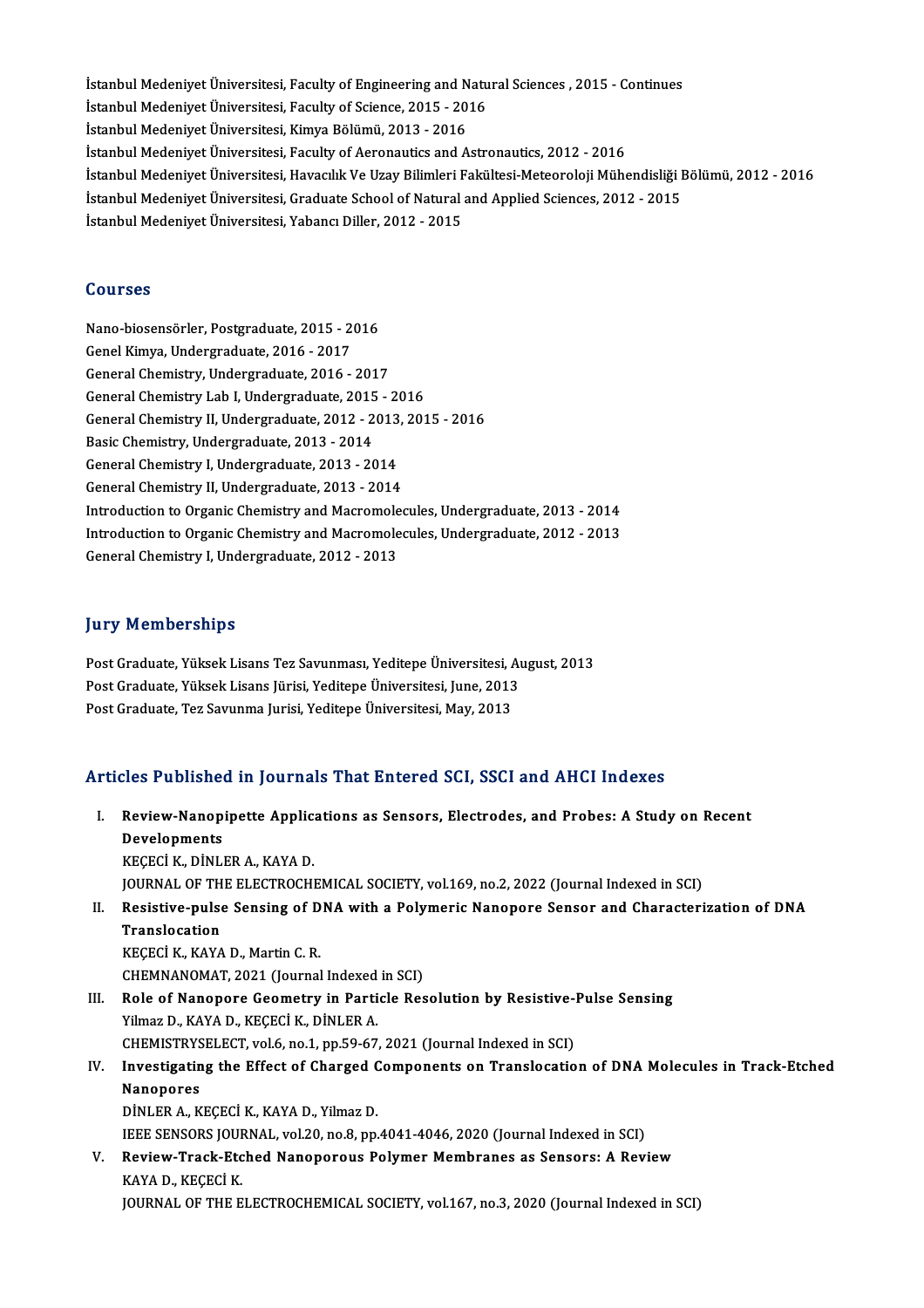| VI.   | Preparation of nanopores and their application for the detection of metals                            |
|-------|-------------------------------------------------------------------------------------------------------|
|       | KAYA D, KEÇECİ K                                                                                      |
|       | BULGARIAN CHEMICAL COMMUNICATIONS, vol.49, pp.37-42, 2017 (Journal Indexed in SCI)                    |
| VII.  | Effect of Pore Geometry on Resistive-Pulse Sensing of DNA Using Track-Etched PET Nanopore             |
|       | Membrane                                                                                              |
|       | Kaya D., DİNLER A., SAN N., KEÇECİ K.                                                                 |
|       | ELECTROCHIMICA ACTA, vol.202, pp.157-165, 2016 (Journal Indexed in SCI)                               |
| VIII. | Nanopore detection of double stranded DNA using a track-etched polycarbonate membrane                 |
|       | KEÇECİ K, SAN N, Kaya D.                                                                              |
|       | TALANTA, vol.144, pp.268-274, 2015 (Journal Indexed in SCI)                                           |
| IX.   | Label-free detection of proteins in ternary mixtures using surface-enhanced Raman scattering and      |
|       | protein melting profiles                                                                              |
|       | Keskin S., Efeoglu E., Kececi K., Culha M.                                                            |
|       | JOURNAL OF BIOMEDICAL OPTICS, vol.18, no.3, 2013 (Journal Indexed in SCI)                             |
| Х.    | Resistive-pulse measurements with nanopipettes: detection of Au nanoparticles and nanoparticle-       |
|       | bound anti-peanut IgY                                                                                 |
|       | Wang Y., Kececi K., Mirkin M.V., Mani V., Sardesai N., Rusling J.F.                                   |
|       | CHEMICAL SCIENCE, vol.4, no.2, pp.655-663, 2013 (Journal Indexed in SCI)                              |
| XI.   | Laser Desorption Ionization Mass Spectrometry on Silicon Nanowell Arrays                              |
|       | Gülbakan B., Park D., Kang M., Kececi K., Martin C., Powell D., Tan W.                                |
|       | ANALYTICAL CHEMISTRY, vol.82, no.18, pp.7566-7575, 2010 (Journal Indexed in SCI)                      |
| XII.  | Resisitive pulse detection of short ds DNA using a chemically functionalized conical nanopore sensor  |
|       | KECECİ K., Sexton L., Buyukserin F., Martin C.                                                        |
|       | NANOMEDICINE, vol.3, no.6, pp.787-796, 2008 (Journal Indexed in SCI)                                  |
| XIII. | Antibody-functionalized nano test tubes target breast cancer cells                                    |
|       | Buyukserin F., Medley C., Mota M., KECECİ K., Rogers R., Tan W., Martin C.                            |
|       | NANOMEDICINE, vol.3, no.3, pp.283-292, 2008 (Journal Indexed in SCI)                                  |
| XIV.  | Preparation and characterization of ciprofloxacin-loaded alginate/chitosan sponge as a wound          |
|       | dressing material                                                                                     |
|       | KECECI K.                                                                                             |
|       | JOURNAL OF APPLIED POLYMER SCIENCE, vol.101, no.3, pp.1602-1609, 2006 (Journal Indexed in SCI)        |
| XV.   | Chitosan-coated alginate membranes for cultivation of limbal epithelial cells to use in the           |
|       | restoration of damaged corneal surfaces                                                               |
|       | Öztürk E., Ergün M. A., KECECİ K., Öztürk Z., Nurözler A., Özdemir N., Denkbaş E. B.                  |
|       | INTERNATIONAL JOURNAL OF ARTIFICIAL ORGANS, vol.29, no.2, pp.228-238, 2006 (Journal Indexed in SCI)   |
| XVI.  | Norfloxacin-loaded chitosan sponges as wound dressing material                                        |
|       | Denkbaş E. B., Öztürk E., Özdemir N., KECECİ K., Agalar C.                                            |
|       | JOURNAL OF BIOMATERIALS APPLICATIONS, vol.18, no.4, pp.291-303, 2004 (Journal Indexed in SCI)         |
| XVII. | EGF loaded chitosan sponges as wound dressing material                                                |
|       | Denkbaş E. B., Öztürk E., KECECİ K., Özdemir N., Ergün M. A.                                          |
|       | JOURNAL OF BIOACTIVE AND COMPATIBLE POLYMERS, vol.18, no.3, pp.177-190, 2003 (Journal Indexed in SCI) |

## Articles Published in Other Journals

rticles Published in Other Journals<br>I. Effect of Surface Functionalization on the Transport Characteristicsof Methyl Orange Through Track-Effect of Surface Fu<br>Effect of Surface Fu<br>Etched Membranes Effect of Surface<br>Etched Membran<br>KAYA D., KEÇECİ K.<br>Hasattana Jaumal a Etched Membranes<br>KAYA D., KEÇECİ K.<br>Hacettepe Journal of Biology and Chemistry, vol.47, no.1, pp.67-76, 2019 (National Refreed University Journal)<br>Transport Characteristics of Salasted Dues Through Track Etched Multiperous

KAYA D., KEÇECİ K.<br>Hacettepe Journal of Biology and Chemistry, vol.47, no.1, pp.67-76, 2019 (National Refreed University Journa<br>II. Transport Characteristics of Selected Dyes Through Track-Etched Multiporous PET Membra Hacettepe Journal d<br><mark>Transport Chara</mark><br>KAYA D., KEÇECİ K.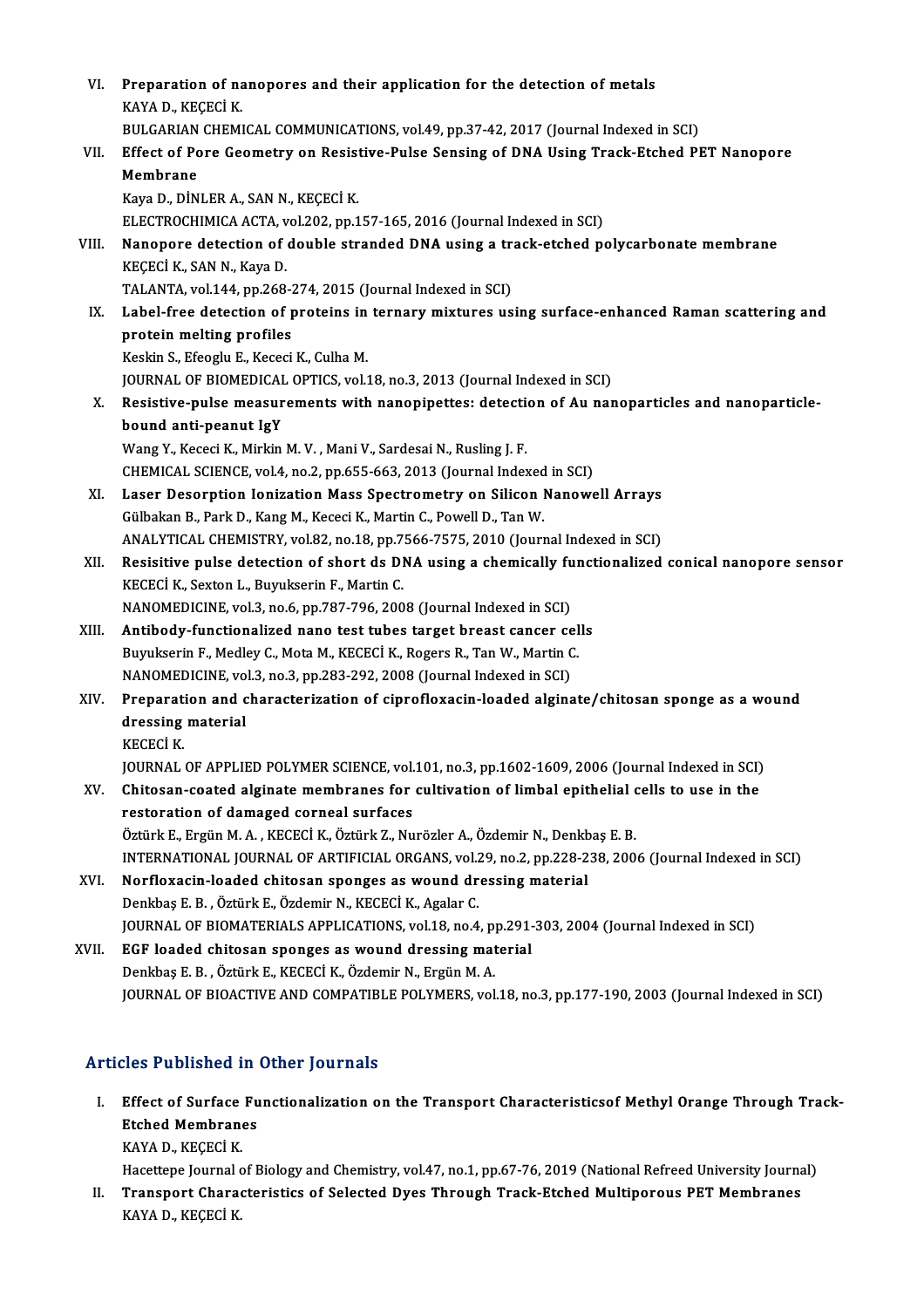Hacettepe Journal of Biology and Chemistry, vol.46, no.1, pp.1-11, 2018 (National Refreed University Journal)<br>Jeoclastria Boint Determination of Broteins Heing Track Etched Single Nanonege Membrane

Hacettepe Journal of Biology and Chemistry, vol.46, no.1, pp.1-11, 2018 (National Refreed University Jou:<br>III. Isoelectric Point Determination of Proteins Using Track-Etched Single-Nanopore Membrane<br>KECECLY Hacettepe<br>Isoelectri<br>KEÇECİ K.<br>Hasettana Isoelectric Point Determination of Proteins Using Track-Etched Single-Nanopore Membra<br>KEÇECİ K.<br>Hacettepe Journal of Biology and Chemistry, vol.44, no.4, 2016 (National Refreed University Journal)<br>Haveti gerlestinen bir se

Hacettepe Journal of Biology and Chemistry, vol.44, no.4, 2016 (National Refreed University Journal)

- KEÇECİ K.<br>Hacettepe Journal of Biology and Chemistry, vol.44, no.4,<br>IV. Hayati zorlaştıran bir saglik sorunu: Ağız kokuları<br>KECECİ K., Denkbaş E. B. Hayati zorlaştıran bir saglik sorunu: Ağız kokuları<br>KECECİ K., Denkbaş E. B.<br>Popüler Bilim, vol.1, pp.1-10, 2004 (National Non-Refereed Journal)<br>Doğal genginliklerimizden, Kitin ve Kitosan
- V. Doğal zenginliklerimizden, Kitin ve Kitosan Popüler Bilim, vol.1, pp.1<br>Doğal zenginliklerimiz<br>KECECİ K., Denkbaş E. B.<br>Standard vol.1 nn 1.10 Standard, vol.1, pp.1-10, 2002 (National Non-Refereed Journal)

# standard, vol.1, pp.1-10, 2002 (National Non-Refereed Journal)<br>Refereed Congress / Symposium Publications in Proceedings efereed Congress / Symposium Publications in Proceedings<br>I. FABRICATION AND APPLICATIONS OF NANOPOROUS MATERIALS

I. FABRICATION AND APPLICATIONS OF NANOPOROUS MATERIALS<br>KAYA D., KEÇECİ K. FABRICATION AND APPLICATIONS OF NANOPOROUS MATERIALS<br>KAYA D., KEÇECİ K.<br>25th Congress of the Society of Chemists and Technologists of Macedonia, Ohrid, Macedonia, 19 September 2018,<br>nn 160 KAYA D<br>25th Co<br>pp.160<br>Eshries 25th Congress of the Society of Chemists and Technologists of Macedonia, Ohrid, Mac<br>pp.160<br>II. Fabrication and Transport Properties of Nanoporous Polymer Membranes<br> $V_{A}N_{A}$  D. VECECI V. pp.160<br>II. Fabrication and Transport Properties of Nanoporous Polymer Membranes<br>KAYA D., KEÇECİ K. International Eurasian Conference on Biological and Chemical Sciences, Ankara, Turkey, 26 April 2018, pp.120 KAYA D., KEÇECİ K.<br>International Eurasian Conference on Biological and Chemical Sciences, Ankara, Turkey, 26 April 2018, pp.120<br>III. PREPARATION AND APPLICATION OF TRACK-ETCHED NANOPORE MEMBRANES AND THEIR SENSOR<br>APPLI International Eur<br>PREPARATION<br>APPLICATIONS<br>KAVA D. KECECI **PREPARATION AN<br>APPLICATIONS<br>KAYA D., KEÇECİ K.**<br>2rd International G 4PPLICATIONS<br>3rd International Conference on New Trends in Chemistry, Helsinki, Finland, 28 April 2017, pp.82-83<br>3rd International Conference on New Trends in Chemistry, Helsinki, Finland, 28 April 2017, pp.82-83 KAYA D., KEÇECİ K.<br>3rd International Conference on New Trends in Chemistry, Helsinki, Finland, 28 April 2017, pp.82-83<br>IV. Laser Desorption/Ionization Mass Spectrometry on Porous Gold Nanostructured Layers For the<br>Dete 3rd International Conference<br>Laser Desorption/Ioniza<br>Detection of Acrivastine<br>DEMIP A. KECECLK. Gülbal Laser Desorption/Ionization Mass Spectr<br>Detection of Acrivastine<br>DEMİR A., KECECİ K., Gülbakan B., Çelikbıçak Ö.<br>12th International Nanossiance and Nanotechn 12th International Acrivastine<br>12th International Nanoscience and Nanotechnology Conference, Kocaeli, Turkey, 03 June 2016, pp.265<br>12th International Nanoscience and Nanotechnology Conference, Kocaeli, Turkey, 03 June 2016 DEMIR A., KECECI K., Gülbakan B., Çelikbıçak Ö.<br>12th International Nanoscience and Nanotechnology Confe<br>V. Effect of Pore Geometry on Resistive-Pulse Sensing<br>Seven S. KAVA D. KECECI K. 12th International Nanoscie<br>Effect of Pore Geometry<br>Saygı S., KAYA D., KEÇECİ K.<br>12th Nanosciones and Nano Saygı S., KAYA D., KEÇECİ K.<br>12th Nanoscience and Nanotechnology Conference (NanoTR12), İstanbul, Turkey, 03 June 2016 Saygı S., KAYA D., KEÇECİ K.<br>12th Nanoscience and Nanotechnology Conference (NanoTR12), İstanbul, Turkey, 03 June 2016<br>VI. Fabrication of Track-etched Nanopore(s) and Effect of Its Geometry on Sensing Molecules (Özet<br>Ki 12th Nai<br><mark>Fabrica</mark><br>Kitabı)<br><sup>KAVA D</sup>

Fabrication of Track-etched<br>Kitabı)<br>KAYA D., DİNLER A., KECECİ K.<br>International Bereya and Beyg

Kitabı)<br>KAYA D., DİNLER A., KECECİ K.<br>International Porous and Powder Materials Symposium and Exhibition, İzmir, Turkey, 15 September 2015, pp.137<br>Fabrisation of Track Etched Nanonore(s) and Effect of its Coometry on Sonsi

KAYA D., DİNLER A., KECECİ K.<br>International Porous and Powder Materials Symposium and Exhibition, İzmir, Turkey, 15 September 20<br>VII. Fabrication of Track-Etched Nanopore(s) and Effect of its Geometry on Sensing Molecu International Porous and Powe<br>Fabrication of Track-Etchee<br>KAYA D., DİNLER A., KEÇECİ K.<br>International Borous and Bowe VII. Fabrication of Track-Etched Nanopore(s) and Effect of its Geometry on Sensing Molecules<br>KAYA D., DİNLER A., KEÇECİ K.<br>International Porous and Powder Materials, İzmir, Turkey, 15 September 2015

KAYA D., DINLER A., KEÇECI K.<br>International Porous and Powder Materials, İzmir, Turkey, 15 September 2015<br>VIII. Preparation and Applications of Resistive-Pulse Sensors to Detect Biomolecules<br>VECECI K. KAYA D. International Porou<br>Preparation and .<br>KEÇECİ K., KAYA D.<br>10th Nanossianse a Preparation and Applications of Resistive-Pulse Sensors to Detect Biomolecules<br>KEÇECİ K., KAYA D.<br>10th Nanoscience and Nanotechnology Conference (NanoTR10), İstanbul, Turkey, 17 June 2014<br>Febrisation and Characterization o

KEÇECİ K., KAYA D.<br>10th Nanoscience and Nanotechnology Conference (NanoTR10), İstanbul, Turkey, 17 June 2014<br>IX. Fabrication and Characterization of Single Nanopore Membranes for Molecular Sensing<br>KAVA D. KECECİ K. 10th Nanoscience a<br>Fabrication and C<br>KAYA D., KEÇECİ K.<br>10th Nanosciance a Fabrication and Characterization of Single Nanopore Membranes for Molecular Sensi<br>KAYA D., KEÇECİ K.<br>10th Nanoscience and Nanotechnology Conference (NanoTR10), İstanbul, Turkey, 17 June 2014<br>Detection of Antibodies and Nan

- KAYA D., KEÇECİ K.<br>10th Nanoscience and Nanotechnology Conference (NanoTR10), İstanbul, Turkey, 17 June 2014<br>X. Detection of Antibodies and Nanoparticles by Resistive-Pulse Measurements with Nanopipettes<br>KECECİ K. Wana V. 10th Nanoscience and Nanotechnology Conference (NanoTR10), İstanbul, Turkey, 17 June 2014<br>Detection of Antibodies and Nanoparticles by Resistive-Pulse Measurements with Nan<br>KECECİ K., Wang Y., Mirkin M., Mani V., Rusling J Detection of Antibodies and Nanoparticles by Resistive-Pulse M<br>KECECI K., Wang Y., Mirkin M., Mani V., Rusling J.<br>221st ECS Meeting, United States Of America, 01 May 2012, pp.200-202<br>Besistive pulse sensing of short DNAs u
- XI. Resistive-pulse sensing of short DNAs using solid state nanopore KECECİ K., Mukaibo H., Sexton L., Baker L., Martin C. 239th ACS National Meeting & Exposition, United States Of America, 01 March 2010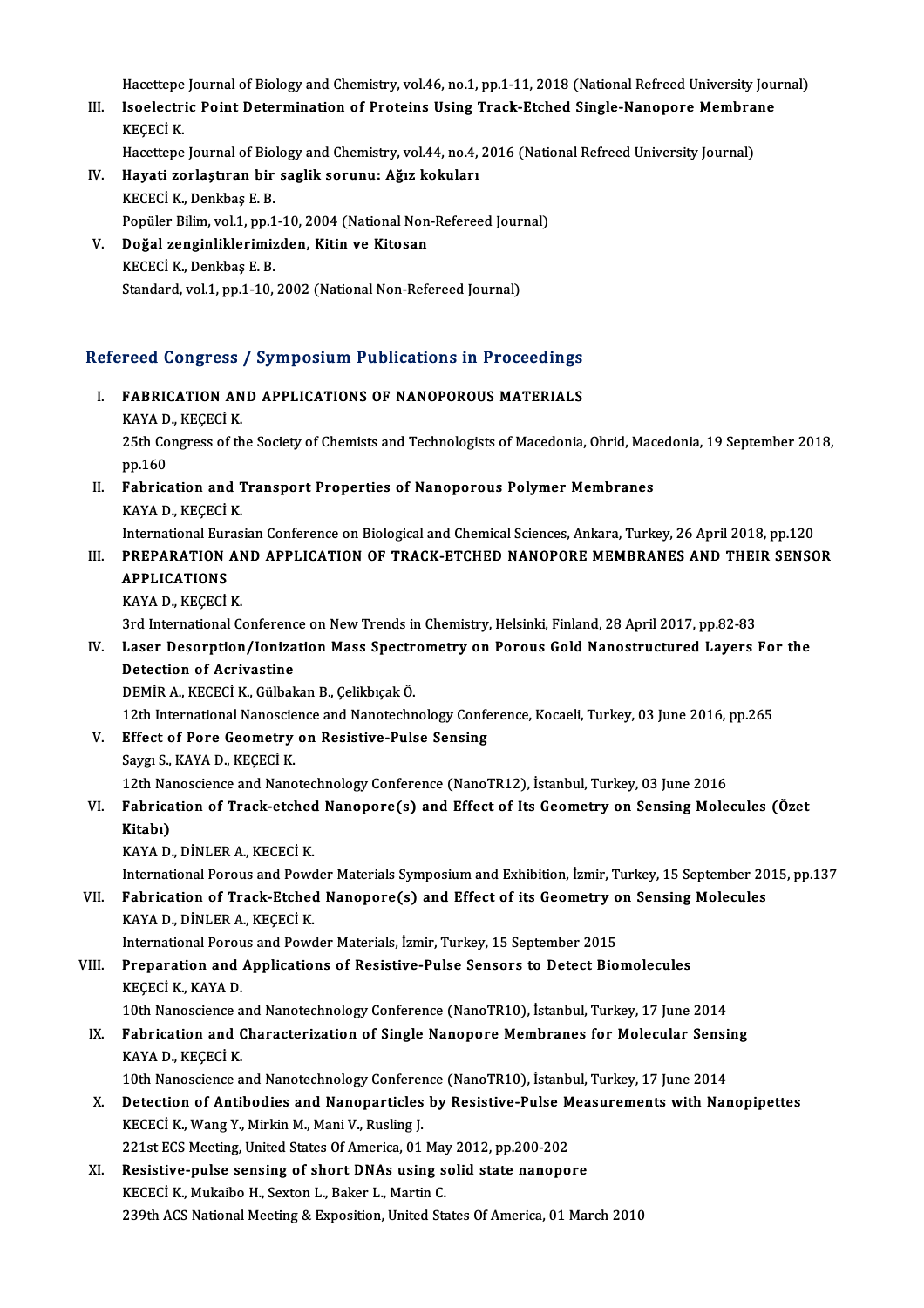XII. Detecting and discriminating "short" DNAs with conically shaped single nanopore membranes<br>KECECLY, Chai Y, Pakan L, Martin C **Detecting and discriminating "show"**<br>KECECİ K., Ghoi Y., Baker L., Martin C.<br>Pitteen United States Of Americe 01 I Detecting and discriminating "short" DNAs v<br>KECECİ K., Ghoi Y., Baker L., Martin C.<br>Pittcon, United States Of America, 01 March 2008 Pittcon, United States Of America, 01 March 2008<br>Supported Projects

Supported Projects<br>KEÇECİ K., TUBITAK Project, Hızlı DNA Analizi İçin İz-aşındırma Yöntemi Kullanılarak Nanopor Sensor Hazırlanması ve<br>Kanakterirasyonu, 2013., Centinuss Supportou Projocco<br>KEÇECİ K., TUBITAK Project, Hızlı DN<br>Karakterizasyonu, 2013 - Continues<br>KAVA D. KEÇECİ K. Project Support KEÇECİ K., TUBITAK Project, Hızlı DNA Analizi İçin İz-aşındırma Yöntemi Kullanılarak Nanopor Sensor Hazırlanması ve<br>Karakterizasyonu, 2013 - Continues<br>KAYA D., KEÇECİ K., Project Supported by Higher Education Institutions,

Karakterizasyonu, 2013 - Continues<br>KAYA D., KEÇECİ K., Project Supported by Higher Education Institutions, İz Aşındırılmış Nanogözenekli Membranlardan<br>Yüklü Analitlerin Taşınımının Geliştirilmesi, 2019 - 2020 KAYA D., KEÇECİ K., Project Supported by Higher Education Institutions, İz Aşındırılmış Nanogözenekli Membranlardan<br>Yüklü Analitlerin Taşınımının Geliştirilmesi, 2019 - 2020<br>KAYA D., KEÇECİ K., Project Supported by Higher

Yüklü Analitlerin Taşınımını<br>KAYA D., KEÇECİ K., Project<br>Uygulamaları, 2018 - 2019<br>KECECİ K. KUPT H., Project KAYA D., KEÇECİ K., Project Supported by Higher Education Institutions, Nanogözenekli Malzemelerin Hazırlanması ve<br>Uygulamaları, 2018 - 2019<br>KEÇECİ K., KURT H., Project Supported by Higher Education Institutions, Sensör Am

Uygulamaları, 2018 - 2019<br>KEÇECİ K., KURT H., Project Supported by Higher Education Institutions, Sensör Amaçlı İletken Yüzey Kaplı Mikropipet<br>Üretimi ve Karakterizasyonu, 2016 - 2019 KEÇECİ K., KURT H., Project Supported by Higher Education Institutions, Sensör Amaçlı İletken Yüzey Kaplı Miki<br>Üretimi ve Karakterizasyonu, 2016 - 2019<br>CAN E., KABAOĞLU N., COŞKUN F. M. , KOYTAK Z. N. , KEÇECİ K., SAĞIR F.

Üretimi ve Karakterizasyonu, 2016 - 2019<br>CAN E., KABAOĞLU N., COŞKUN F. M. , KOYTAK Z. N. , KEÇECİ K., SAĞIR F., HAZAR M. A. , ALTINEL D., GEREN M.,<br>KISAAYAK ÇOLLAK F., et al., Project Supported by Higher Education Institu CAN E., KABAOĞLU N., COŞKUN F. M. , KOYTAK Z. N. , KEÇECİ K., SAĞIR<br>KISAAYAK ÇOLLAK F., et al., Project Supported by Higher Education Ins<br>Lisans Programları Eğitim Laboratuvarlarının Kurulması, 2017 - 2018<br>CAN E. KABAOĞLU KISAAYAK ÇOLLAK F., et al., Project Supported by Higher Education Institutions, Mühendislik ve Doğa Bilimleri Fakül<br>Lisans Programları Eğitim Laboratuvarlarının Kurulması, 2017 - 2018<br>CAN E., KABAOĞLU N., KEÇECİ K., Projec

Lisans Programları Eğitim Laboratuvarlarının Kurulması, 2017 - 2018<br>CAN E., KABAOĞLU N., KEÇECİ K., Project Supported by Higher Education Institutions, Mühendislik<br>Fakültesi Elektrik-Elektronik Bölümü Lisans Laboratuvarlar CAN E., KABAOĞLU N., KEÇECİ K., Project Supported by Higher Education Institutions, Mühendislik ve Doğa Bilimleri<br>Fakültesi Elektrik-Elektronik Bölümü Lisans Laboratuvarlarının İhtiyaçlarının Temini, 2017 - 2018<br>CAN E., AV

Fakültesi Elektrik-Elektronik Bölümü Lisans Laboratuvarlarının İhtiyaçlarının Temini, 20<br>CAN E., AVCI S., KEÇECİ K., Project Supported by Higher Education Institutions, Mühendis<br>Fizik Mühendisliği Bölümü Lisans Laboratuvar CAN E., AVCI S., KEÇECİ K., Project Supported by Higher Education Institutions, Mühendislik ve Doğa Bilimleri Fakü<br>Fizik Mühendisliği Bölümü Lisans Laboratuvarlarının İhtiyaçlarının Temini, 2017 - 2018<br>CAN E., KEÇECİ K., K

Fizik Mühendisliği Bölümü Lisans Laboratuvarlarının İhtiyaçlarının Temini, 2017 - 2018<br>CAN E., KEÇECİ K., KAZANCI M., Project Supported by Higher Education Institutions, Mühendislik ve Doğa Bilimleri CAN E., KEÇECİ K., KAZANCI M., Project Supported by Higher Education Institutions, Mühendislik ve Doğa Bilimleri<br>Fakültesi Biomedikal Mühendisliği Bölümü Eğitim Altyapısının Oluşturulması için İhtiyaçların Temini, 2017 - 2 Fakültesi Biomedikal Mühendisliği Bölümü Eğitim Altyapısının Oluşturulması için İhtiyaçların Temini, 2017 - 2018<br>KEÇECİ K., Project Supported by Higher Education Institutions, Divalent Metal İyonlarının Tayininde Kullanılm KEÇECİ K., Project Supported by Higher Education Institutions, Divalent Metal İyonlarının Tayininde Kullanılmak<br>Gözenekli Membran Hazırlanması ve Karakterizasyonu, 2015 - 2017<br>KEÇECİ K., Project Supported by Higher Educati

Gözenekli Membran Hazırlanması ve Karakterizasyonu, 2015 - 2017<br>KEÇECİ K., Project Supported by Higher Education Institutions, İz-aşı<br>geometrisinin molekül tayinine etkisi, 2015 - 2016

KEÇECİ K., Project Supported by Higher Education Institutions, Elektrokimya Araştırmaları Sonucunda Geliştirilen Nanoelektrodların Üretim Sürecinin Uluslararası Patent İncelemesi Ve Başvurusunun Yapılması, 2015 - 2016 KEÇECİ K., Project Supported by Higher Education Institutions, Elektrokimya Araştırmaları Sonucunda Geliştirilen<br>Nanoelektrodların Üretim Sürecinin Uluslararası Patent İncelemesi Ve Başvurusunun Yapılması, 2015 - 2016<br>TÜRÜ Nanoelektrodların Üretim Sürecinin Uluslararası Patent İncelemesi Ve Başvurusunun Yapılması, 2015 - 2016<br>TÜRÜT A., AKDENİZ DURAN E., ÖZKAN M. A. , SÖĞÜT S., OKTAY A. B. , ARAS F., GENÇ İ., AKTAŞ Ö., GEREN I. N. , KURT H<br>al TÜRÜT A., AKDENİZ DURAN E., ÖZKAN M. A.<br>al., Project Supported by Higher Education I.<br>Laboratuvarlarının Kurulması, 2013 - 2016<br>TÜRÜT A., BASARAN E., TÜRKAN M., KAVAS. al., Project Supported by Higher Education Institutions, Fen Bilimleri Enstitüsü Disiplinler Arası Lisansüstü Araştırma<br>Laboratuvarlarının Kurulması, 2013 - 2016<br>TÜRÜT A., BAŞARAN E., TÜRKAN M., KAVAS H., KURT H., DEMİR A.

Laboratuvarlarının Kurulması, 2013 - 2016<br>TÜRÜT A., BAŞARAN E., TÜRKAN M., KAVAS H., KURT H., DEMİR A., ŞENGEZ B., SAĞIR F., KOYTAK Z. N. , KECECİ K., et al.,<br>Project Supported by Higher Education Institutions, Uluslararas Semiconductor Science and Technology Conference), 2013 - 2014 Project Supported by Higher Education Institutions, Uluslararası Yarıiletken Bilimi ve Teknoloji Konferansı (<br>Semiconductor Science and Technology Conference), 2013 - 2014<br>KEÇECİ K., GÖRÜR M., TÜRÜT A., Project Supported b

KEÇECİ K., GÖRÜR M., TÜRÜT A., Project Supported by Higher Education Institutions, Nano gözenekli sensör<br>hazırlanması, cam kaplı elektrot üretimi ve iletken polimer sentezi, 2013 - 2014

# nazmanması, cam kapıı elektrot ureumi ve lietken polimer sent<br>Memberships / Tasks in Scientific Organizations

Memberships / Tasks in Scientific Organ<br>Electrochemical Society, Member, 2010 - Continues<br>American Chamical Society, Member, 2008 - Continu Electrochemical Society, Member, 2010 - Continues<br>American Chemical Society, Member, 2008 - Continues Controlled Release Soceity, Member, 2003 - Continues

### **Scientific Refereeing**

TUBITAK Project, March 2014 TUBITAK Project, February 2014